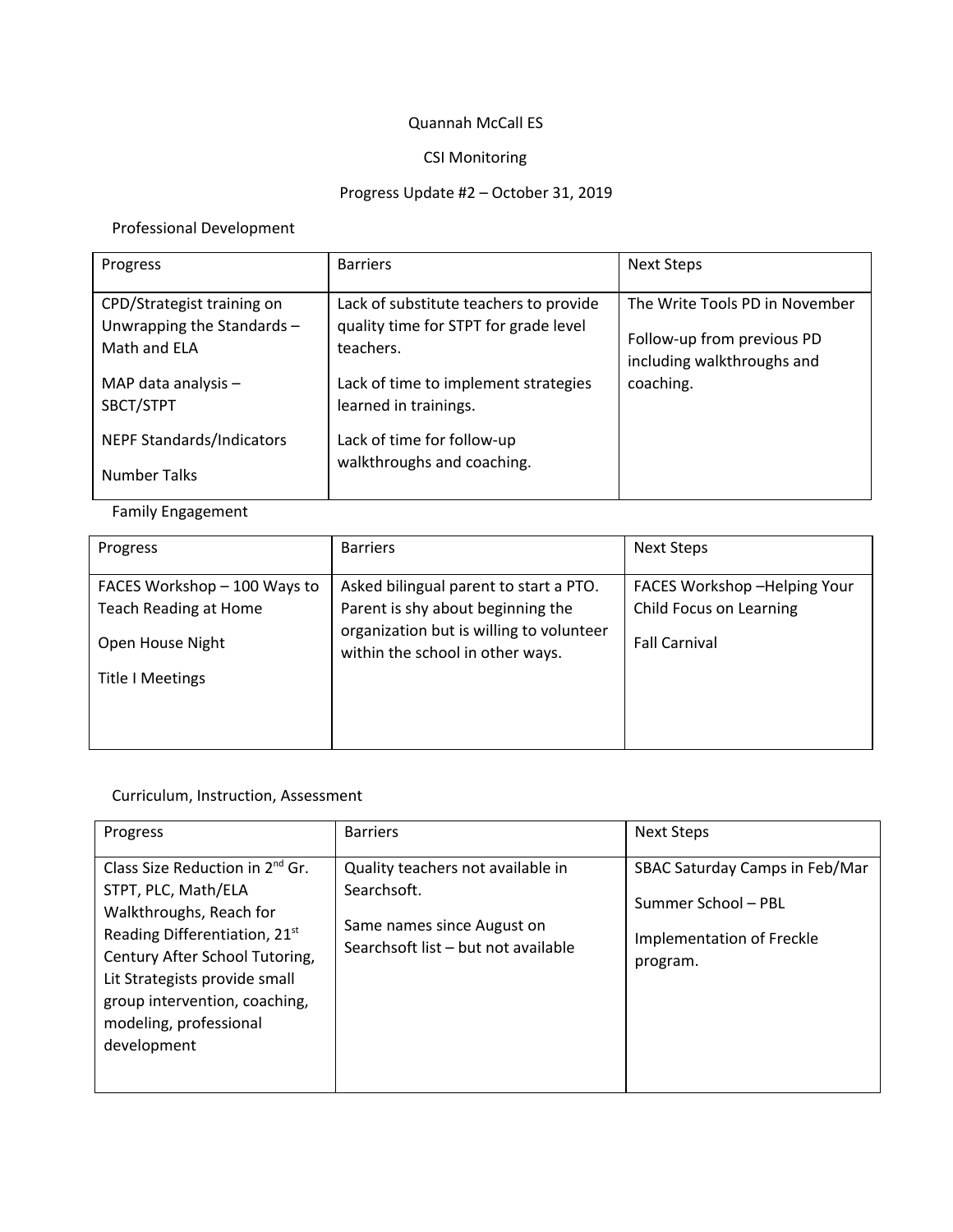# **Progress Update #2 (Assessment Data)**

#### **Elementary School Data: Fall MAP Assessment**

*Report number/percent of students scoring at or below the 40th percentile on the ELA Assessment*

|         | K              | 1st            | 2nd | 3r<br>d | 4th                    | 5th | Overal |
|---------|----------------|----------------|-----|---------|------------------------|-----|--------|
| Numbe   | N/<br>A        | 42             | 41  | 30      | 38                     | 47  | 198    |
| Percent | $\overline{A}$ | N/   77.   74. | 5   | 60      | $\overline{74}$ .<br>5 | 68. | 70.9   |

*Report number/percent of students scoring at or below the 40th percentile on the Math Assessment*

|         | K       | 1st      | 2n<br>d | 3r<br>d | 4th                                         | 5th      | Overal |
|---------|---------|----------|---------|---------|---------------------------------------------|----------|--------|
| Numbe   | N/<br>A | 38       | 44      | 37      | 38                                          | 50       | 207    |
| Percent |         | 70.<br>3 | 80      |         | $\begin{bmatrix} 74 \\ 5 \end{bmatrix}$ 74. | 73.<br>5 | 74.4   |

*Report number/percent of students scoring at or below the 40th percentile on the Science Assessment*

|               | 3r<br>d | 4th      | 5th      | Overal |
|---------------|---------|----------|----------|--------|
| Numbe 27      |         | 35       | 48       | 110    |
| Percent $ 54$ |         | 68.<br>6 | 70.<br>5 | 65     |

### **Progress Update #2 (Targets and Winter Benchmarks)**

- 1. Based on this data, list the adjustments (if any) you will you be making to your action plan.
	- 1. Set targets for the **Winter** benchmark based on this initial data: